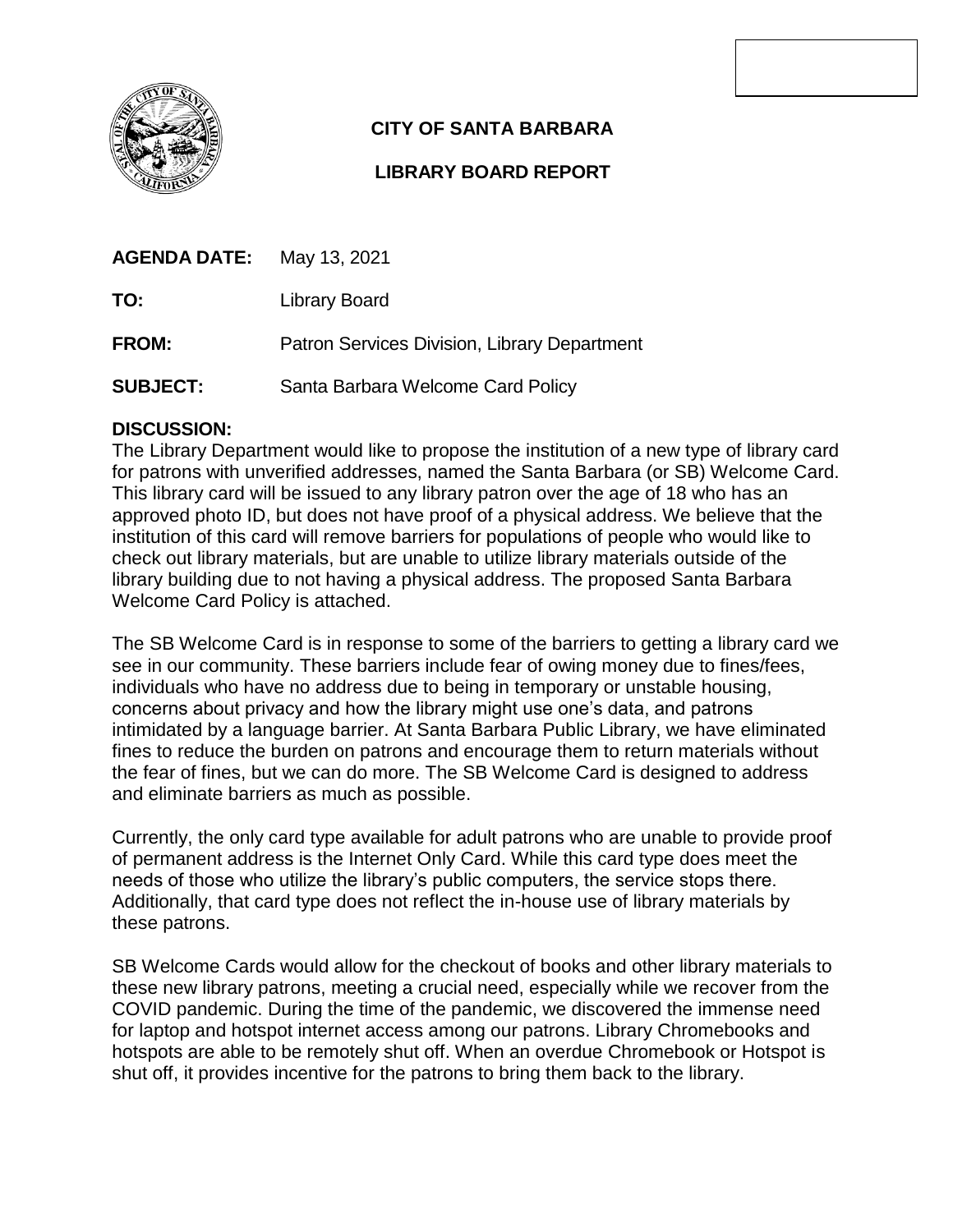Finally, SB Welcome Cards will expire after one year, thus giving the patron reason to come back to the library to renew or receive more services if still in the area. If the patron has moved, the card will be cleared from the system. In the case that Welcome Cardholders become able to provide proof of address, they can seamlessly upgrade their card to an all-access Adult Card.

We believe that the introduction of the SB Welcome Card is coming at a strategic time as patrons are recovering from the COVID pandemic and as we roll out our Library on the Go Services, which will reach into underserved areas of Santa Barbara. The SB Welcome Card can build bridges with patrons who have not used the library services in the past.

| <b>PREPARED BY:</b>  | Ariana Bilek, Circulation Supervisor  |
|----------------------|---------------------------------------|
| <b>SUBMITTED BY:</b> | Jessica Cadiente, Library Director    |
| <b>APPROVED BY:</b>  | Molly Wetta, Library Services Manager |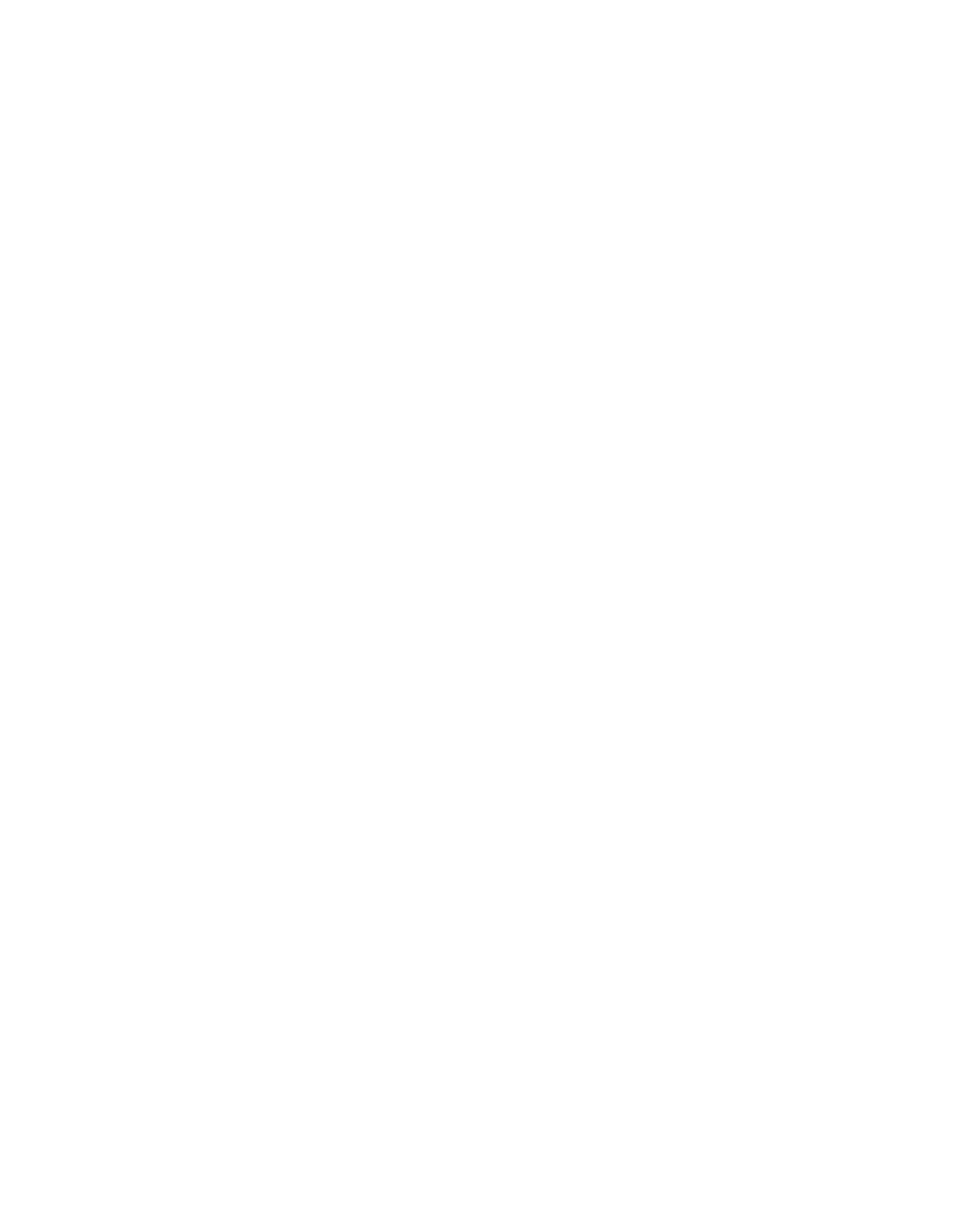#### **Santa Barbara Welcome Card Policy**

#### **Patron Eligibility**

Santa Barbara Welcome Cards will be issued to any library patron over the age of 18 who has an approved photo ID, but is unable to provide proof of address due to not having a physical residence.

#### **Library card registration/use**

In order to register for or convert any type of library card to a Welcome Card, a patron must apply in person with a form of photo ID. The following are all types of photo IDs that will be accepted in creating a Welcome Card:

- o Government Picture ID (Out of State ID, Passport, Military ID, DoD ID Card, Veteran ID Card, Veteran Health ID Card, Green Card, Alien Registration ID, Matricula Consular (Mexican CID), international Driver License, Credencial Para Votar ID (Mexico voter registration card), Non-US Consular ID, etc.)
- o Student ID (High School ID, College ID, etc.)
- o Credible Picture ID (Bank Card, Transit Card, Costco Card etc.)
- o Professional, vocational or union photo ID.
- $\circ$  If a valid form of these types of ID is not available, any expired version of the types of photo IDs listed above may be accepted.

Welcome Cardholders may place requests for materials using the Library's online catalogue or by calling the Library. Materials may be picked up by the patron in person at any of the Santa Barbara Public Library jurisdictions. Account must remain in good standing in order to continue to check out materials.

Welcome Cardholders may check out materials from the library by presenting their physical library card or their Secret Question.

Welcome Cardholders may update their card to an Adult Card in-person with the presentation of a valid Photo ID and proof of address.

### **Santa Barbara Welcome Card Services**

Welcome Cards are limited to check out three items at any one time and have three holds at any one time. Library of Things, Electronic, and Kit-type items will be limited to one checked out *or* held item at a time. Materials checked out with a Welcome Card will adhere standard check out time limits. Standard renewal periods will apply.

Welcome Cards will expire after one year of use and require an in-person renewal with any of the types of photo ID listed above. Welcome Cards will not expire automatically if replacement fees or outstanding materials remain on the card, and an attempt to reach the cardholder will be made.

### **Fines/Fees**

Welcome Cards are free to patrons. Patrons are responsible for damaged or lost items. The library's standard fee schedule will apply for damaged or lost items.